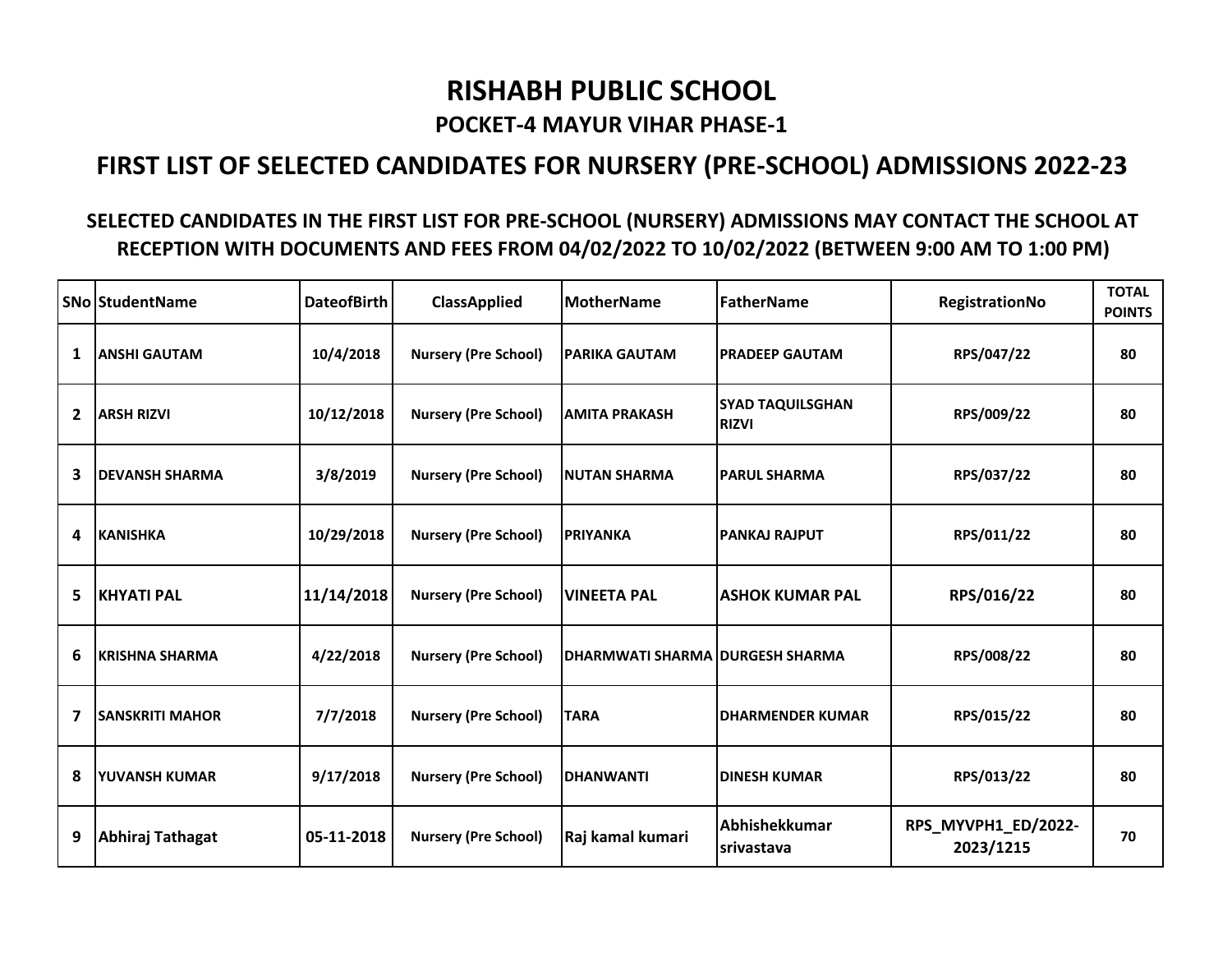| 10 | <b>ADVIK</b>            | 7/15/2018  | <b>Nursery (Pre School)</b>   | <b>NEETU DUBEY</b>     | <b>PANKAJ DUBEY</b>    | RPS/046/22                       | 70 |
|----|-------------------------|------------|-------------------------------|------------------------|------------------------|----------------------------------|----|
| 11 | Advika Pradhan          | 9/8/2018   | <b>Nursery (Pre School)</b>   | Rashmita Pradhan       | Saikrushna Pradhan     | ezy_RPS_132_z                    | 70 |
| 12 | <b>Anant Singh</b>      | 11/3/2018  | <b>Nursery (Pre School)</b>   | <b>Mridulika Singh</b> | <b>Arvind Kumar</b>    | ezy_RPS_127                      | 70 |
| 13 | Ananya Rastogi          | 1/5/2019   | <b>Nursery (Pre School)</b>   | Jyoti Rastogi          | Raju                   | ezy_RPS_80                       | 70 |
| 14 | <b>DEVANSH TIWARI</b>   | 5/12/2018  | <b>Nursery (Pre School)</b>   | <b>RANJANA TIWARI</b>  | <b>RANJEET TIWARI</b>  | RPS/010/22                       | 70 |
| 15 | Deveshi Shukla          | 18-10-2018 | <b>Nursery (Pre School)</b>   | Seema dubey            | <b>Abhishek shukla</b> | RPS_MYVPH1_ED/2022-<br>2023/1140 | 70 |
| 16 | <b>GAURANSH M KAIRA</b> | 2/16/2018  | <b>Nursery (Pre School)</b>   | <b>HEMA</b>            | <b>MAHENDRA SINGH</b>  | RPS/040/22                       | 70 |
| 17 | <b>Ishan Rejeesh</b>    | 3/26/2018  | <b>Nursery (Pre School)</b>   | <b>Monisha P</b>       | Rejeesh Rajendran      | ezy_RPS_84                       | 70 |
| 18 | <b>JUGRAJ SINGH</b>     | 11/5/2016  | <b>Nursery (Pre School)</b>   | <b>JYOTI BALA</b>      | <b>PARAMJIT SINGH</b>  | RPS/029/22                       | 70 |
| 19 | <b>KARNISHGAUR</b>      | 3/23/2019  | <b>Nursery (Pre School)</b>   | <b>ARTI</b>            | <b>SANDEEP KUMAR</b>   | RPS/030/22                       | 70 |
| 20 | <b>Kunj Bhatia</b>      | 10/29/2018 | <b>Nursery (Pre School)</b>   | Priyanka Vij           | <b>Karan Bhatia</b>    | ezy_RPS_112                      | 70 |
|    | 21 Luv Kashyap          | 1/8/2019   | Nursery (Pre School)   Bablee |                        | <b>Rohit Kumar</b>     | ezy_RPS_102                      | 70 |
| 22 | <b>Manvi Singh</b>      | 5/4/2018   | <b>Nursery (Pre School)</b>   | <b>Nisha Singh</b>     | <b>Rohit Singh</b>     | ezy_RPS_142                      | 70 |
| 23 | Navya Verma             | 03-01-2019 | <b>Nursery (Pre School)</b>   | <b>Bhawna</b>          | <b>Mithlesh kumar</b>  | RPS_MYVPH1_ED/2022-<br>2023/1074 | 70 |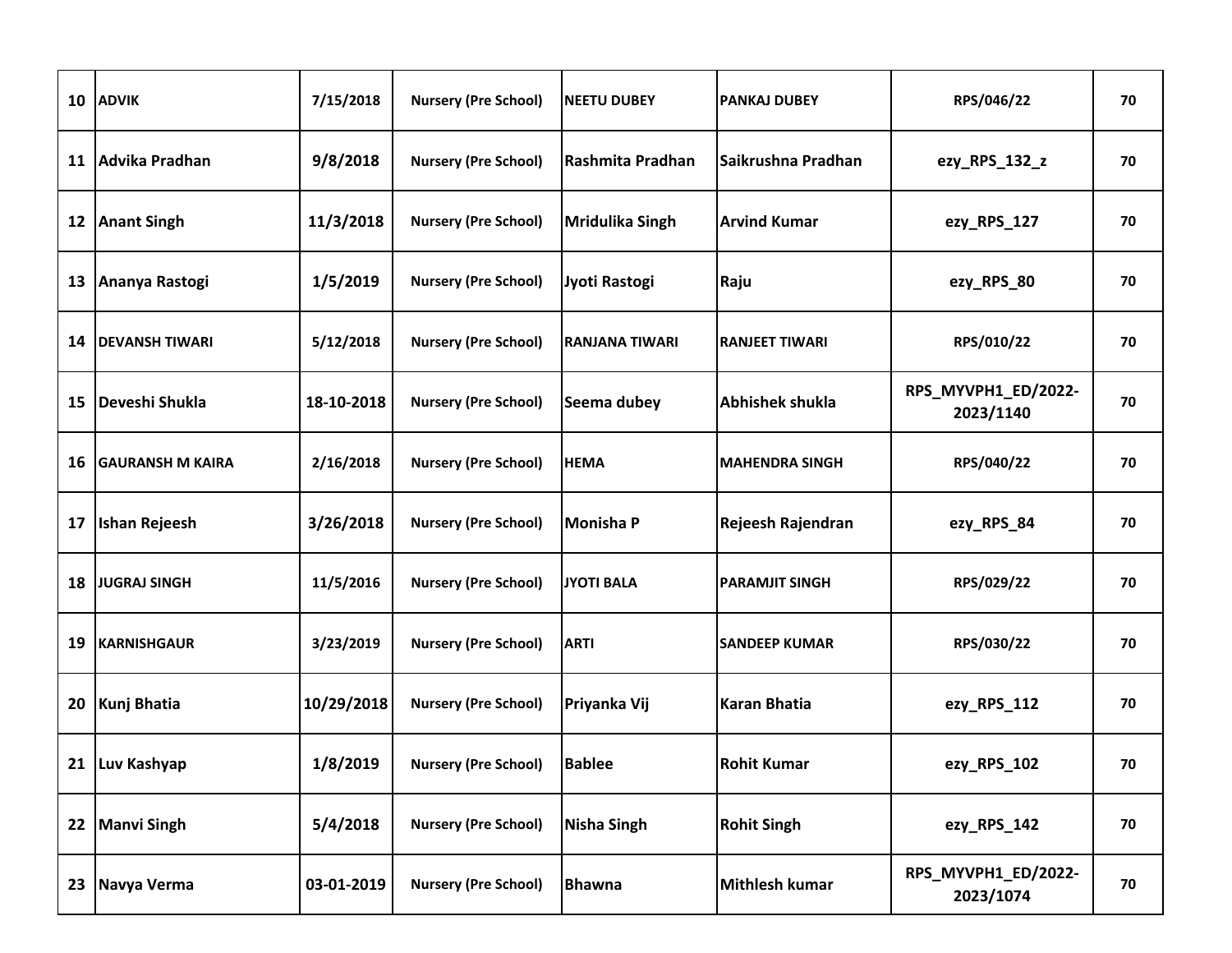|    | 24 Niyansh Bhargava                    | 29-05-2018 | <b>Nursery (Pre School)</b> | Deepika chaudhry        | Naveen kumar                                 | RPS_MYVPH1_ED/2022-<br>2023/1197 | 70 |
|----|----------------------------------------|------------|-----------------------------|-------------------------|----------------------------------------------|----------------------------------|----|
| 25 | <b>Parth Charudatta</b><br>Mahindrakar | 08-09-2018 | <b>Nursery (Pre School)</b> | Darshana<br>mahindrakar | Charudatta<br>mahindrakar                    | RPS_MYVPH1_ED/2022-<br>2023/1180 | 70 |
| 26 | <b>Prakhar Jhindal</b>                 | 9/11/2018  | <b>Nursery (Pre School)</b> | Jyoti Jain              | Late Shri Aveg Jhindal                       | ezy_RPS_115                      | 70 |
| 27 | <b>PRATIK KALA</b>                     | 6/14/2018  | <b>Nursery (Pre School)</b> | <b>SUNITA DEVI</b>      | <b>PRAUESH CHANDRA</b>                       | RPS/002/22                       | 70 |
| 28 | Raavi Regmi                            | 25-08-2018 | <b>Nursery (Pre School)</b> | Sarita regmi            | Rohit regmi                                  | RPS_MYVPH1_ED/2022-<br>2023/1005 | 70 |
| 29 | Rudrakshi                              | 11/7/2018  | <b>Nursery (Pre School)</b> | Lajwanti                | <b>Mahinder Kumar</b>                        | ezy_RPS_62                       | 70 |
| 30 | <b>Rudraneel Ranjit Raut</b>           | 03-07-2018 | <b>Nursery (Pre School)</b> |                         | Sunayana ranjit raut   Ranjit balasaheb raut | RPS_MYVPH1_ED/2022-<br>2023/1213 | 70 |
| 31 | <b>Runisha Pundir</b>                  | 9/26/2018  | <b>Nursery (Pre School)</b> | <b>Manisha Pundir</b>   | <b>Rupender Singh Pundir</b>                 | ezy_RPS_105                      | 70 |
| 32 | <b>SAANIDHYA CHAURASIA</b>             | 3/19/2019  | <b>Nursery (Pre School)</b> | <b>PALLAVI BHARDWAJ</b> | <b>SANJAY KUMAR</b><br><b>CHAURASIA</b>      | RPS/034/22                       | 70 |
| 33 | <b>SAKSHAM GUPTA</b>                   | 8/12/2018  | <b>Nursery (Pre School)</b> | <b>DIKSHA GUPTA</b>     | <b>HRITESH KR. GUPTA</b>                     | RPS/035/22                       | 70 |
| 34 | <b>SHIKSHIT CHAURASIA</b>              | 3/19/2019  | <b>Nursery (Pre School)</b> | PALLAVI BHARDWAJ        | <b>SANJAY KUMAR</b><br><b>CHAURASIA</b>      | RPS/033/22                       | 70 |
|    | 35 Shivansh Joshi                      | 3/7/2019   | <b>Nursery (Pre School)</b> | Rashmi Joshi            | Naveen Chandra Joshi                         | ezy_RPS_106                      | 70 |
|    | 36 Shriyansh Mishra                    | 07-10-2018 | <b>Nursery (Pre School)</b> | Suman dadhich           | Yashwant mishra                              | RPS_MYVPH1_ED/2022-<br>2023/1249 | 70 |
| 37 | Suvigya Sharan                         | 16-06-2018 | <b>Nursery (Pre School)</b> | Gunja sharan            | Amit sharan singh                            | RPS_MYVPH1_ED/2022-<br>2023/1081 | 70 |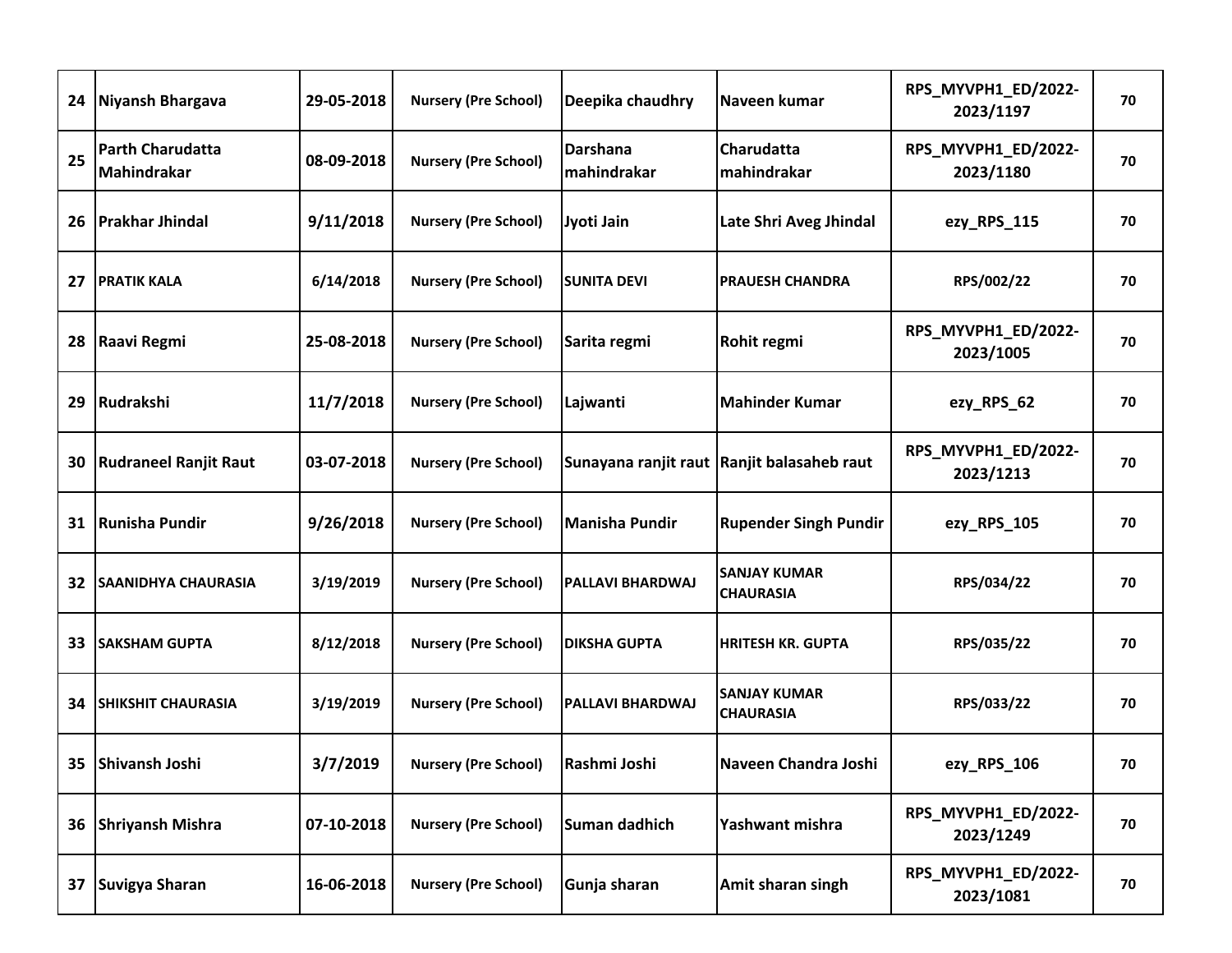| 38 | <b>TANMAY PATRO</b>                    | 5/28/2018  | <b>Nursery (Pre School)</b>          | <b>RASMITA PATRO</b>  | <b>UNA ADITYA KUMAR</b> | RPS/020/22                       | 70 |
|----|----------------------------------------|------------|--------------------------------------|-----------------------|-------------------------|----------------------------------|----|
| 39 | <b>Tishya Nidhi</b>                    | 08-11-2018 | <b>Nursery (Pre School)</b>          | Nidhi tilwalia        | Manoj kumar             | RPS_MYVPH1_ED/2022-<br>2023/1098 | 70 |
| 40 | <b>Vivaan Goyal</b>                    | 25-11-2018 | <b>Nursery (Pre School)</b>          | <b>Bhawna agarwal</b> | Himanshu agarwal        | RPS_MYVPH1_ED/2022-<br>2023/1238 | 70 |
| 41 | <b>Vivaan Parate</b>                   | 15-09-2018 | <b>Nursery (Pre School)</b>          | Smita parate          | <b>Vinod parate</b>     | RPS_MYVPH1_ED/2022-<br>2023/1069 | 70 |
| 42 | YAASHWAN SHARMA                        | 3/9/2018   | <b>Nursery (Pre School)</b>          | POOJA SHARMA          | <b>GAGAN SHARMA</b>     | RPS/001/22                       | 70 |
| 43 | <b>Yuvaan Thakur</b>                   | 6/28/2018  | <b>Nursery (Pre School)</b>          | <b>Manjna Verma</b>   | <b>Vivek Verma</b>      | ezy_RPS_90                       | 70 |
| 44 | Yuvraaj Bindal                         | 01-01-2019 | <b>Nursery (Pre School)</b>          | Aarti sharma          | Harsh kumar bindal      | RPS_MYVPH1_ED/2022-<br>2023/1003 | 70 |
| 45 | <b>KAWYANSH KUMAR</b><br><b>SHARMA</b> | 9/6/2018   | <b>Nursery (Pre School)</b>          | <b>RUCHI SHARMA</b>   | <b>DEEPAK SHARMA</b>    | RPS/048/22                       | 70 |
| 46 | <b>Shivaansh Verma</b>                 | 18-09-2018 | <b>Nursery (Pre School)</b>          | <b>Khushboo</b>       | Jai prakash kumar       | RPS_MYVPH1_ED/2022-<br>2023/1285 | 60 |
| 47 | <b>DEVASIVANYA</b>                     | 2/7/2018   | <b>Nursery (Pre School)</b>          | <b>K. INDRANI</b>     | <b>KRISHNA KUMAR</b>    | RPS/050/22                       | 60 |
| 48 | Dishita Diwakar                        | 09-02-2019 | <b>Nursery (Pre School)</b>          | Sakshi kumari         | Diwakar kumar           | RPS_MYVPH1_ED/2022-<br>2023/1294 | 60 |
|    | 49 Vivaan                              | 11/16/2018 | Nursery (Pre School)   Kalpana Singh |                       | Vipin Kumar             | ezy_RPS_85                       | 60 |
| 50 | Etisha Yadav                           | 5/24/2018  | <b>Nursery (Pre School)</b>          | Sangeeta Yadav        | Sunil Kumar Yadav       | ezy_RPS_95                       | 60 |
|    | 51 Rudra Chauhan                       | 10-10-2018 | <b>Nursery (Pre School)</b>          | <b>Shally chauhan</b> | Kuldeep chauhan         | RPS_MYVPH1_ED/2022-<br>2023/1258 | 60 |